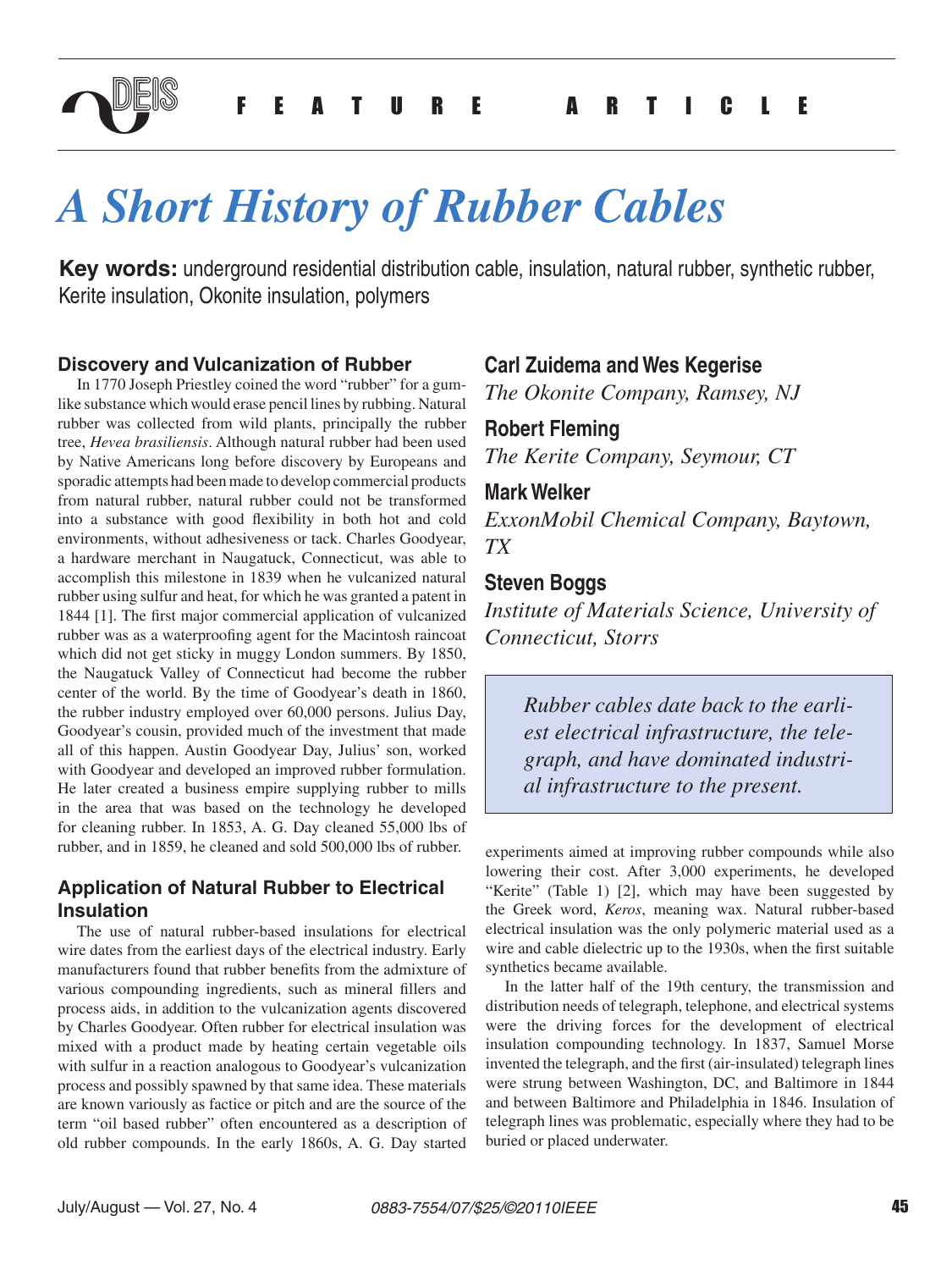| Table 1. Kerite Formulation, Circa 1860s.                                                                                                                                 |          |
|---------------------------------------------------------------------------------------------------------------------------------------------------------------------------|----------|
| Coal Tar                                                                                                                                                                  | $25$ lbs |
| Asphalt<br>Heat together to $350^{\circ}$ F for $1/2$ hour, then add                                                                                                      | $15$ lbs |
| I inseed oil<br>Heat again to 350°F for 7 hours and let stand overnight. Heat to 240°F<br>and add                                                                         | 70 lbs   |
| Sulfur<br>Heat to 320°F in 1/2 hour and add                                                                                                                               | $10$ lbs |
| Sulfur<br>Heat again to 300°F and add                                                                                                                                     | 4 lbs    |
| Talc<br>Keep at same temperature for 1/2 to 3/4 hour, when vulcanization will<br>have taken place and the mixture can be poured into molds or allowed<br>to cool in mass. | 56 lbs   |

A. G. Day had been looking for a new application for rubber, and the addition of Kerite to natural rubber provided the combination of ozone, moisture, and temperature resistance that allowed Kerite-insulated telegraph wires to provide reliable operation when placed overhead, buried, or submerged in either fresh or salt water. In combination with the superior performance of Kerite insulation, the invention of the crosshead extruder (Figure 1) by A. G. DeWolfe, Day's plant superintendent, made Day a major supplier of telegraph cable. By 1868, over 200 Kerite-insulated telegraph cables had been installed in the United States, Canada, Panama, and Egypt. As Samuel Morse wrote of Kerite insulation in connection with the 1867 Paris Exposition:



*Figure 1. An early DeWolfe crosshead extruder from 1865.*

"It appears to me that you have discovered the most perfect as yet of all insulating substances for submarine telegraph cables—the test to which it has been submitted and by which it has been approved to resist the deteriorating effects of the ozone of the atmosphere appear perfectly satisfactory, and I therefore most cheerfully and cordially join with those who have tested its efficiency in congratulating you on your success in introducing so valuable an aid to the telegraphic enterprises of the world."

Alexander Graham Bell invented the telephone in 1876. The founder of The Okonite Company, John Haven Cheever, developed a moisture-resistant natural rubber-based insulation coined "Okonite" at about this same time (Table 2) [2]. The name was derived from the telegraph sign-off, "OK," and "nite," from the natural rubber compound called "vulcanite." Shortly thereafter, in September 1878, Thomas Edison declared that he would light a half-mile radius of lower Manhattan with his new invention, the incandescent light bulb, which required four years, but in 1882 he flipped the switch at the first electric power station in America, on Pearl Street in New York City, which energized Okonite-insulated cables (Figure 2).

While Cheever pursued power applications for his Okoniteinsulated cable, Kerite-insulated cable dominated electrical signal applications in the telegraph, telephone, and railroad industries. By 1889, Kerite-insulated cables operating at 1,100 V were delivered to the Seymour Electric Light Company. In 1898, a Kerite-insulated 1,000-kCM submarine cable was laid across the Gowanus Canal by the Coney Island and Brooklyn Railway.

Prior to 1925, rubber-insulated cables could support voltages up to about 7,500 V ac (Figure 3). The fundamental problems were the thermal aging characteristics of sulfur-cured natural rubber as well as the classic problems of contamination, dispersion, and agglomeration of compounding ingredients. Typical examples of inorganic mineral materials commonly used in high-grade rubber insulations were zinc oxide, litharge, whiting, colloidal clays, and talc. These were mixed with natural rubber (about 60% by volume), paraffin waxes, plasticizing oils, and resins. By 1931, 25-kV Okonite- and Kerite-insulated power cables were being supplied to a wide range of electric utilities.

| Table 2. Okonite Formulation, Circa 1870s. |       |
|--------------------------------------------|-------|
| India rubber                               | 49.6% |
| Sulfur                                     | 5.3%  |
| Lampblack                                  | 3.2%  |
| Zinc oxide                                 | 15.5% |
| Litharge [lead(II) oxide]                  | 26.3% |
| <b>Silica</b>                              | 0.1%  |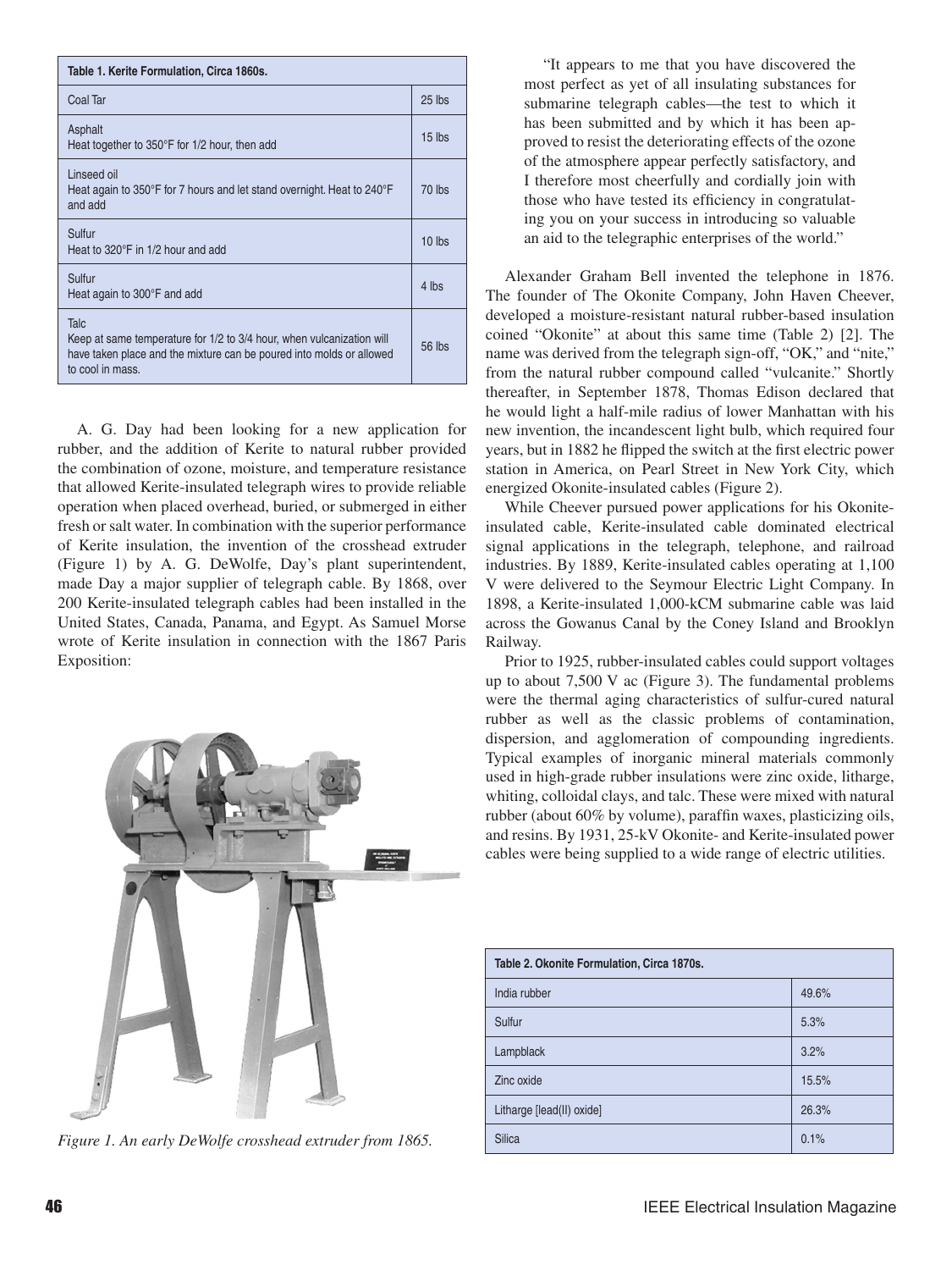

*Figure 2. Installation of rubber-insulated electric cables by the Edison company. A worker can be seen pouring tar into a splice box.*

## **Synthetic Alternatives to Natural Rubber**

#### *Butadiene Polymers*

The search for synthetic alternatives to natural rubber is about as old as the rubber industry itself. The first good

alternative to natural rubber was not discovered until 1933, when the idea of copolymerizing styrene with butadiene was conceived by Walter Bock and Edward Tschunkur at I.G. Farben in Germany [3]. Polybutadiene was invented a few years earlier, but its physical properties were inadequate as a replacement



*Figure 3. The first underground residential distribution (URD) cable system was based on rubber cable operating at 5 kV (Fishers Island, NY.)*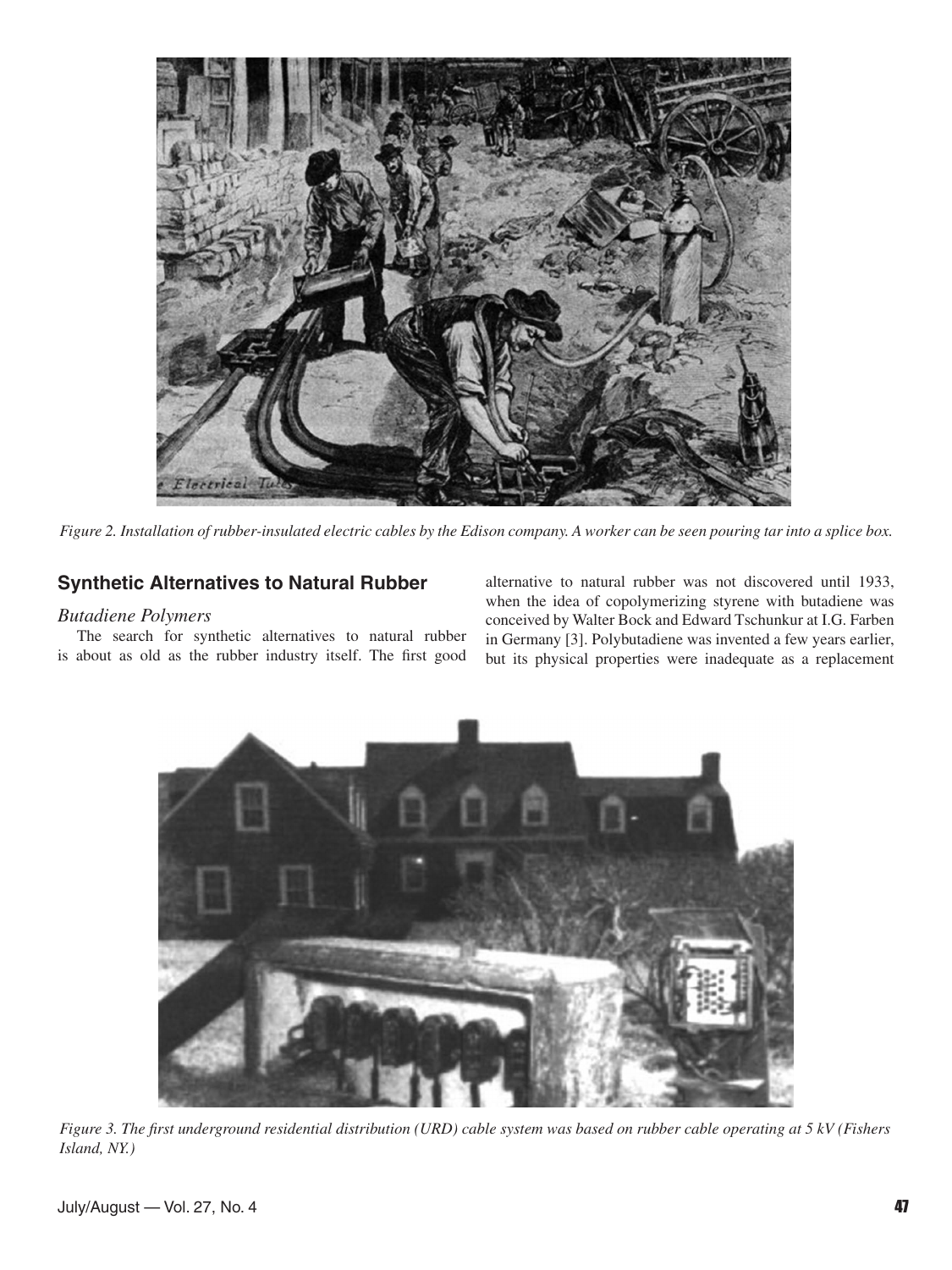for natural rubber. The copolymerization of some styrene with butadiene improved the strength and wear properties greatly. Soon thereafter, Standard Oil acquired this technology through a technology exchange agreement with I.G. Farben. This styrene butadiene copolymer was called "Buna-S" in Germany. In the United States, it was called "GRS," which stood for Government Rubber-Styrene, since the earliest production was under the auspices of the Rubber Reserve Program during WWII. Later the more descriptive term, "SBR," was applied to styrene butadiene rubber. Styrene butadiene rubber was used extensively as wire insulation from the 1940s through the 1960s. Although the use of SBR in wire and cable has declined, SBR remains the largest volume synthetic rubber produced today.

#### *Butyl Rubber*

Another interesting chemical reaction, also discovered at I.G. Farben and later acquired by Standard Oil, was the polymerization of isobutylene to make polyisobutylene [4]. Standard Oil further developed the process, copolymerizing a small amount of isoprene with the isobutylene, to make another useful rubber known as butyl rubber, which was commercialized in 1944, after about 10 years of unsuccessful attempts to produce a vulcanizable polyisobutylene. William Sparks and Robert Thomas share credit for the invention of butyl rubber, which has several advantages over SBR and natural rubber as an electrical insulation. The nearly fully saturated backbone of butyl rubber provides greatly improved resistance to oxidation from heat, ozone, or exposure to UV light. In addition, the barrier properties of butyl rubber are outstanding, which accounts for its use in the tire industry for liners and inner tubes. The greater stability of butyl rubber motivated improved insulation formulations based on ingredients such as calcined kaolin, which improved water resistance and the dielectric properties. Butyl rubber compounds could be rated for 85°C and 15-kV applications. Although a significant improvement over natural rubber and SBR, the quirky processing characteristics of butyl rubber ensured continued search for improved polymers.

#### *Ethylene Propylene Rubber (EPR)*

In 1955, the discovery by General Electric of dialkyl peroxides as cross-linking agents for various polymers was a major step forward in the development of still better rubber insulations [5]. Peroxides can be dissociated with heat into very reactive species, known as free radicals, which have sufficient energy to develop cross-links between saturated polymers, thereby eliminating the need for double bonds in the polymer. Though first applied to cross-linking polyethylene, the technology was a natural fit for EPR, which was developed a few years later following the catalyst development by Carl Ziegler and Guilio Natta [6].

Initially, the coordination catalyst of Carl Ziegler provided a novel route to polyethylene; however, Guilio Natta extended its application significantly, polymerizing and copolymerizing other monomers. This class of catalysts was revolutionary in facilitating the development of many poly olefins and other polymers. The 1955 Nobel Prize in chemistry was awarded jointly to Carl Ziegler and Guilo Natta for their work.

The copolymerization of propylene and ethylene yielded EPR, which demonstrated several unique and valuable attributes. Commercial interest in EPR was quite intense since it promised a rubber with tremendous environmental stability at low cost. By the early 1960s, two manufacturers in Europe and three in the United States had begun production. Wire and cable producers were quick to recognize the advantages of EPR and were offering EPR-insulated cables by 1962 [7]–[9].

#### **The Evolution of Properties and Molecular Structure**

The properties of polymers are the result of molecular composition and structure. Compositionally, EPR is a hydrocarbon, having an unsaturated carbon backbone (no carbon-carbon double bonds), dominated by linear -CH2- and branched -CH- units, which are relatively stable and flexible building blocks for a polymer. The branches off of the main polymer chain, which can be long or short, also have a similar composition. While many types of unsaturated hydrocarbon polymers have very similar compositions in terms of their relative content of carbon and hydrogen (e.g., polyethylenes, polypropylenes, and EPR polymers), their structures vary widely and account for significant differences in physical properties.

The structure, or architecture, of a polymer refers to the regularity of the repeating units and branching points as well as the length of the main chain and branches. Polymers with highly regular structures, those having repeating patterns of similar backbone units, allow the polymer chains to organize, or pack, more efficiently into relatively tight groupings; these polymers are referred to as more crystalline. Polymers that have a more random distribution of differing backbone units and/or branching points do not allow the polymer chains to organize very efficiently. Since these poorly organized polymer chains do not pack very efficiently (i.e., higher free volume), they have more freedom of movement in the polymer network and are referred to as amorphous.

Linear polymers that have only one type of backbone unit and no branching, such as found in some polyethylenes and polypropylenes, can organize much more easily. Their crystallinity leads to more rigid polymer networks, which is demonstrated by their physical properties such as high hardness, high modulus, and high tensile strength.

Carbon-carbon double bonds, commonly referred to as "unsaturation," are less stable than carbon-carbon single bonds and have a more rigid, planar geometry. Due to the latent reactivity associated with the large number of double bonds in the polymer backbones of both natural rubber and SBR, these polymers demonstrate relatively poor stability to heat, ozone, and UV radiation. In contrast, butyl rubber has a nearly saturated backbone, which affords greatly improved thermal aging and weathering properties, and a dense packing of methyl groups around the polymer backbone, which results in little free volume and accounts for the very low gas permeability of butyl rubbers. All of these rubbers are hydrocarbons and thus are good dielectrics with excellent water resistance.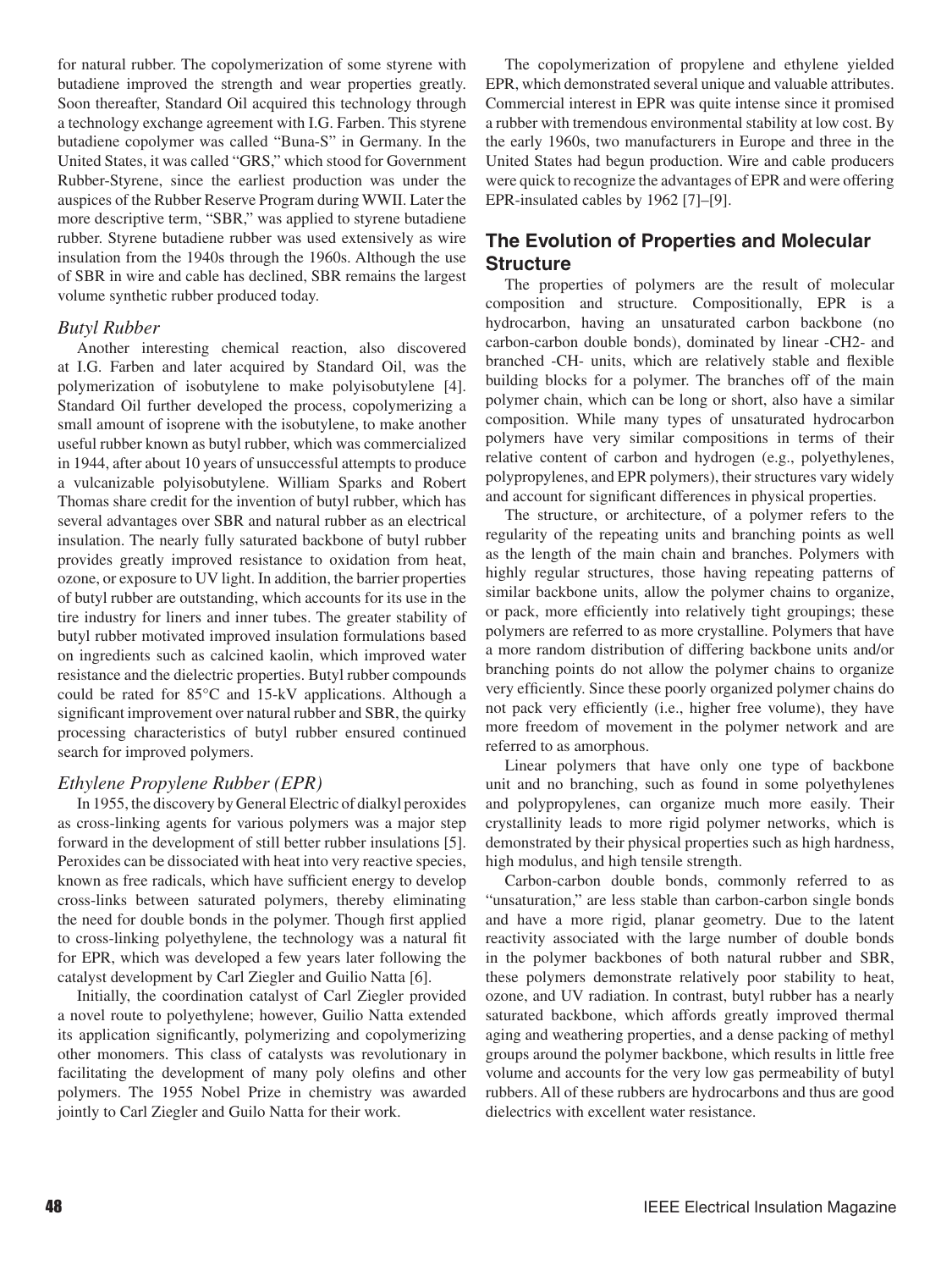Ethylene propylene rubber is a generic term for a wide range of polymers based on copolymers of ethylene and propylene. Ethylene propylene rubber polymers with highly tailored properties can be fine tuned to particular applications and processing conditions by varying the ratio of these two monomers, the average molecular weight (i.e., the length of polymer chain), the molecular weight distribution (i.e., the distribution of chain lengths), the degree of side branching, and other such parameters. For example, EPR polymer chains can have widely varying degrees of crystalline and amorphous character. While all EPR polymers have at least some degree of amorphous character, they may have no crystalline character or only a moderate level of crystalline character. In EPR, crystallinity is largely associated with ethylene monomer content, where incorporation of more ethylene leads to higher crystallinity.

A compounder of wire and cable dielectrics can select from a wide range of electrical-grade EPR polymers to emphasize such finished properties as ultimate tensile strength, flexibility, resilience, aging performance, or hardness. In addition,



Monsanto Co., respectively. *Figure 4. Examples of power cables insulated with ethylene propylene rubber-based insulations.*

properties that can affect processing, such as viscosity, extrudate appearance, speed of curing, green strength, and so on, can be varied through modifications of the molecular structure of EPR. Balancing these properties requires finesse on the part of the rubber chemist but also provides the means to develop materials with properties targeted for the specific use or set of conditions. Properly formulated, an EPR compound will exhibit excellent electrical properties, excellent high temperature performance, low water permeability, as well as resistance to water trees, acids, bases, ozone, and UV.

#### **Conclusion**

Ethylene propylene rubber polymers are inherently more expensive than polyethylene, and the highly refined fillers used in EPR-based insulations cost about the same as the polymer on a volume basis. Cables which employ EPR-based insulations are therefore inherently somewhat more costly to manufacture than cables insulated with polyethylene and tend to be used where reliability is important. Ethylene propylene rubber-based power cables dominate industrial applications, have a substantial market share in the utility sector, and are applied at transmission voltages up to 138 kV (Figure 4). The primary advantages of such cable include flexibility and an inherent resistance to failure caused by electrochemical degradation (i.e., water treeing). As a result, EPR-based insulations do not require protection from moisture even at 138 kV, a voltage at which other insulations are normally protected by a metallic moisture barrier.

#### **References**

- [1] The Charles Goodyear Story. Available: www.goodyear.com/corporate/ history/history\_story.html.
- [2] H. C. Pearson, *Crude Rubber and Compounding Ingredients—A Text-Book of Rubber Manufacture*, 3rd ed. New York: The India Rubber Publishing Company, 1918.
- [3] 1,3-Butadiene. Available: http://en.wikipedia.org/wiki/1,3-Butadiene.
- [4] Butyl rubber. Available: http://en.wikipedia.org/wiki/Butyl\_rubber.
- [5] M. M. Green and H. A. Wittcoff, *Organic Chemistry Principles and Industrial Practice*. Weinheim, Germany: Wiley-VCH, 2003, p. 175.
- [6] Ziegler-Natta catalyst. Available: http://en.wikipedia.org/wiki/Ziegler-Natta\_catalyst.
- [7] M. Brown, "Compounding of ethylene-propylene polymers for electrical applications," *IEEE Electr. Insul. Mag.*, vol. 10, no. 1, pp 16–22, Jan./Feb. 1994.
- [8] R. J. Arhart, "The chemistry of ethylene propylene insulation, Part I," *IEEE Electr. Insul. Mag.*, vol. 9, no. 5, pp. 31–34, Sep./Oct. 1993.
- [9] R. J. Arhart, "The chemistry of ethylene propylene insulation, Part II," *IEEE Elect. Insul. Mag.*, vol. 9, no. 6, pp. 11–14, Nov./Dec. 1993.

**Carl Zuidema** is director of polymer research for The Okonite Company. He graduated with a bachelor's degree in chemistry from the University of Virginia in 1974. He has spent 33 years conducting research into the development of materials for wire and cable applications focusing on insulating materials for medium and high voltage areas. Prior to Okonite he conducted research and development for rubber-based seals and mechanical goods, vegetable protein as a renewable resource, and polymer synthesis for General Gasket Corp., Ralston Purina, and the